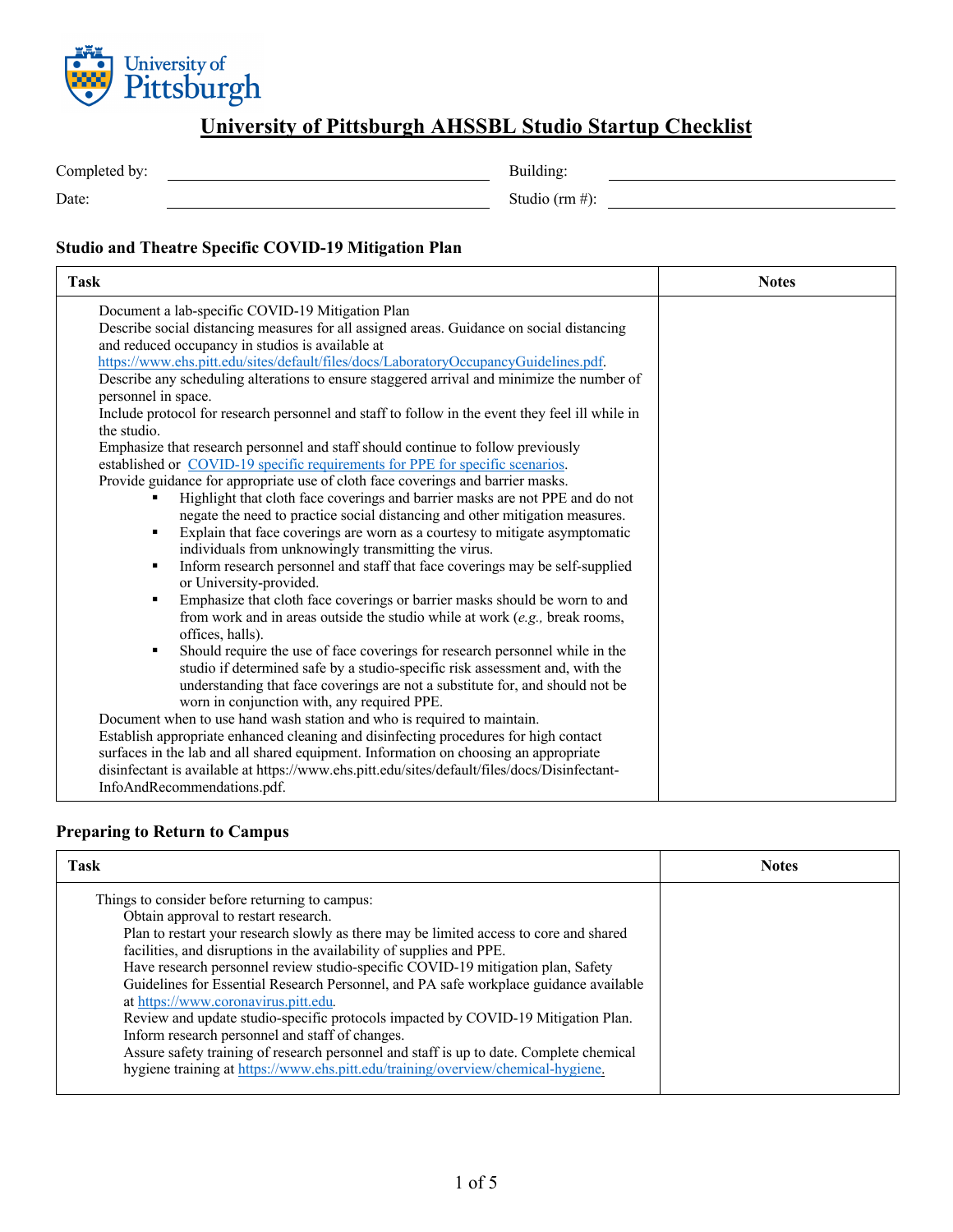### **Post-Approval Scheduling**

| <b>Task</b>                                                                                                                                                                                                                                                                                                                                                                                                                                                                                                                                                                                                                                                                                                                      | <b>Notes</b> |
|----------------------------------------------------------------------------------------------------------------------------------------------------------------------------------------------------------------------------------------------------------------------------------------------------------------------------------------------------------------------------------------------------------------------------------------------------------------------------------------------------------------------------------------------------------------------------------------------------------------------------------------------------------------------------------------------------------------------------------|--------------|
| Following approval to resume research/studio occupancy you should<br>Coordinate with staff to determine available return date based on any medical<br>clearances due to COVID-19, or 14 days after COVID-19 illness in their household.<br>Consider bringing back faculty & staff in a staggered fashion; having self-identified<br>higher risk individuals or individuals living with higher risk persons returning last.<br>Stagger start times, days worked and breaks to maintain social distancing requirements.<br>Request building access for all relevant studio personnel.<br>Reach consensus with other PI groups on COVID-19 mitigation measures for open<br>studios with multiple users, shared spaces and equipment |              |

### **Returning to Shared Studios – Day 1**

| <b>Task</b>                                                                                                                                                                                                                                                                                                                                                                                                                                                                                                                                                                                                                                                                                                                                                                                                                                                                                                                                                                                                                                            | <b>Notes</b> |
|--------------------------------------------------------------------------------------------------------------------------------------------------------------------------------------------------------------------------------------------------------------------------------------------------------------------------------------------------------------------------------------------------------------------------------------------------------------------------------------------------------------------------------------------------------------------------------------------------------------------------------------------------------------------------------------------------------------------------------------------------------------------------------------------------------------------------------------------------------------------------------------------------------------------------------------------------------------------------------------------------------------------------------------------------------|--------------|
| On the first day back to the studio you should<br>Limit those in the studio to supervisory personnel/lead faculty who should ensure that<br>signage, disinfectant, shielding, alterations of seating arrangements etc. are in place<br>Review COVID-19 Mitigation Plan on-site.<br>Display all appropriate COVID-19-related mitigation signage<br>Designate a person to manage the controlled distribution of University-provided barrier<br>masks.<br>Assess supply inventory (especially required PPE) and ensure a sufficient supply of<br>disinfectants for enhanced disinfection protocol. Information regarding the availability<br>of PPE & supplies to support COVID-19 mitigation is available at<br>https://cfo.pitt.edu/pexpress/PPECOVID19Supplies.php.<br>Assure integrity of containers, disinfectants, safety controls, and equipment.<br>Coordinate with other areas in the studio/unit to create a sign-up sheet and/or online<br>shared calendar schedule for staggered use of shared equipment and spaces (e.g., B5,<br>B43, etc.). |              |

## **Studio Self-Inspection – Equipment**

| <b>Task</b>                                                                                                                                                                                                                                                                                                                                                                                                                                                                                                                                                                                                                                                              | <b>Notes</b> |
|--------------------------------------------------------------------------------------------------------------------------------------------------------------------------------------------------------------------------------------------------------------------------------------------------------------------------------------------------------------------------------------------------------------------------------------------------------------------------------------------------------------------------------------------------------------------------------------------------------------------------------------------------------------------------|--------------|
| If there is a chemical fume hood (CFH) in the studio (e.g. B41), verify it is current for annual<br>certification and operating between 80-100 CFM (digital display panel on the CFH monitor<br>or flow sensing device).<br>If the monitor is not available, lower the sash to 18 inches and place a Kimwipe against<br>the edge of the sash and verify that the Kimwipe is drawn inward verifying that air is<br>being drawn into the CFH.<br>If the CFH is not operating correctly, contact Facilities Management (412-624-9500).<br>If the CFH needs annual certification, contact EH&S.<br>Do NOT use CFH if it needs to be recertified or if it is non-functioning. |              |
| If there are ventilation features of the studio $(B5, B6, B7, B34)$ , verify that the ventilation<br>system is working                                                                                                                                                                                                                                                                                                                                                                                                                                                                                                                                                   |              |
| Review manuals for laboratory equipment for start-up instructions. Follow the manufacturer<br>recommended steps to start-up equipment that has been idle.                                                                                                                                                                                                                                                                                                                                                                                                                                                                                                                |              |
| Conduct an operational check of each eyewash/drench hose unit(s). If the eyewash/drench<br>hose is not operating correctly, contact Facilities Management (412-624-9500).                                                                                                                                                                                                                                                                                                                                                                                                                                                                                                |              |
| Verify unobstructed access to the nearest safety shower.                                                                                                                                                                                                                                                                                                                                                                                                                                                                                                                                                                                                                 |              |
| Ensure that hand washing facilities (with plumbed sink, soap and paper towels) are available<br>in the laboratory.                                                                                                                                                                                                                                                                                                                                                                                                                                                                                                                                                       |              |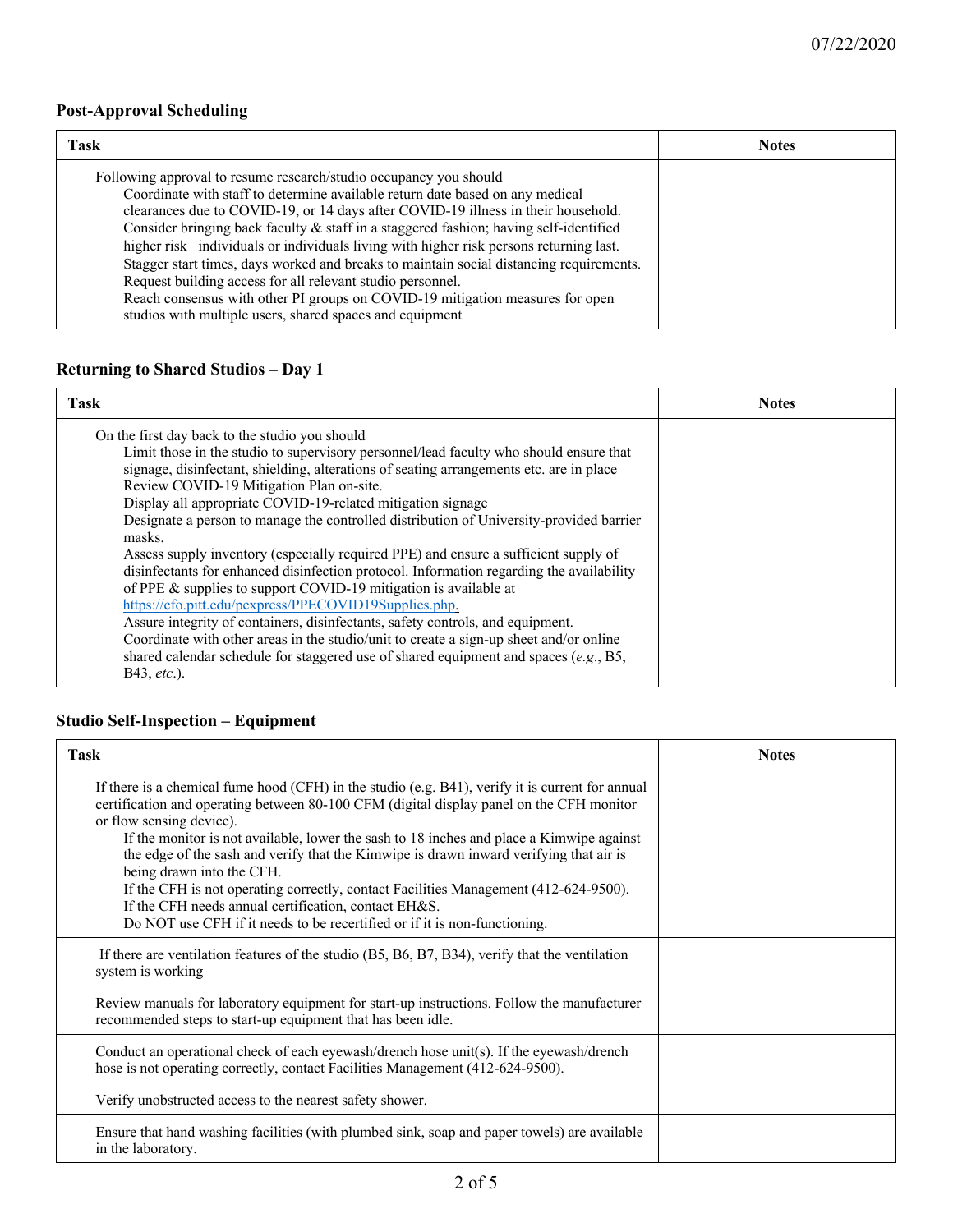| Verify that emergency door signage remains posted and has accurate contact information. |  |
|-----------------------------------------------------------------------------------------|--|
|                                                                                         |  |

### **Chemical Safety**

| <b>Task</b>                                                                                                                                                                                                                                                                              | <b>Notes</b> |
|------------------------------------------------------------------------------------------------------------------------------------------------------------------------------------------------------------------------------------------------------------------------------------------|--------------|
| Visually inspect all chemical containers and associated chemical storage areas.                                                                                                                                                                                                          |              |
| Visually inspect all chemical waste containers.<br>Consult with www.ehs.pitt.edu for information on future waste collections.                                                                                                                                                            |              |
| Ensure that all compressed gas cylinders are properly secured.<br>Prior to compressed gas use, verify that the correct gas cylinder regulator is installed,<br>and check all fittings and valves for leaks.<br>Contact gas cylinder vendor for issues with the gas cylinders/gas system. |              |

## **Studio Security**

| Task                                                                                                                                                                                                     | <b>Notes</b> |
|----------------------------------------------------------------------------------------------------------------------------------------------------------------------------------------------------------|--------------|
| Ensure that relevant faculty have permitted access to shared studios.<br>If studio features ID-card access, Pitt ISD should be contacted for any access issues<br>$(412-624-5008)$ .                     |              |
| Visitors should not be permitted in the laboratory, unless necessary to maintain approved<br>functions and should have a COVID-19 mitigation plan submitted to the University before<br>visiting campus. |              |

### **Studio Workplace Safeguards for COVID-19**

| <b>Task</b>                                                                                                                                                                                                                                                                                                                                                                                                              | <b>Notes</b> |
|--------------------------------------------------------------------------------------------------------------------------------------------------------------------------------------------------------------------------------------------------------------------------------------------------------------------------------------------------------------------------------------------------------------------------|--------------|
| Monitor studio-specific mitigation plan                                                                                                                                                                                                                                                                                                                                                                                  |              |
| Ensure that personnel are maintaining a minimum of six feet between themselves and co-<br>workers, if working at the same time and /or establish staggering/alternating work schedules.                                                                                                                                                                                                                                  |              |
| Ensure appropriate cloth face coverings, barrier masks, and PPE requirements are followed.<br>Consider creating a chart for choosing and donning appropriate face covering or PPE.<br>Do not alter the required PPE for any essential laboratory activities without EH&S<br>approval.<br>Do not modify the type or model of PPE determined by your original risk assessment or<br>EH&S guidance without consulting EH&S. |              |
| Ensure that good hygiene practices are observed including washing hands frequently with<br>soap and water for 20 seconds, avoiding touching your face, and proper cough/sneezing<br>etiquette.                                                                                                                                                                                                                           |              |
| Consult with other studios to establish an enhanced disinfection protocol for shared spaces<br>and equipment between users.<br>Shared equipment should be disinfected after each use and at the end of the day<br>Consider the addition of physical barriers on difficult to clean surfaces (e.g., keyboard<br>covers).                                                                                                  |              |
| Reiterate established protocols for performing high risk or physically demanding procedures<br>that should not be conducted while working alone.<br>If working alone is deemed necessary, restrict use of hazardous materials and review<br>information on working alone at, www.ehs.pitt.edu.                                                                                                                           |              |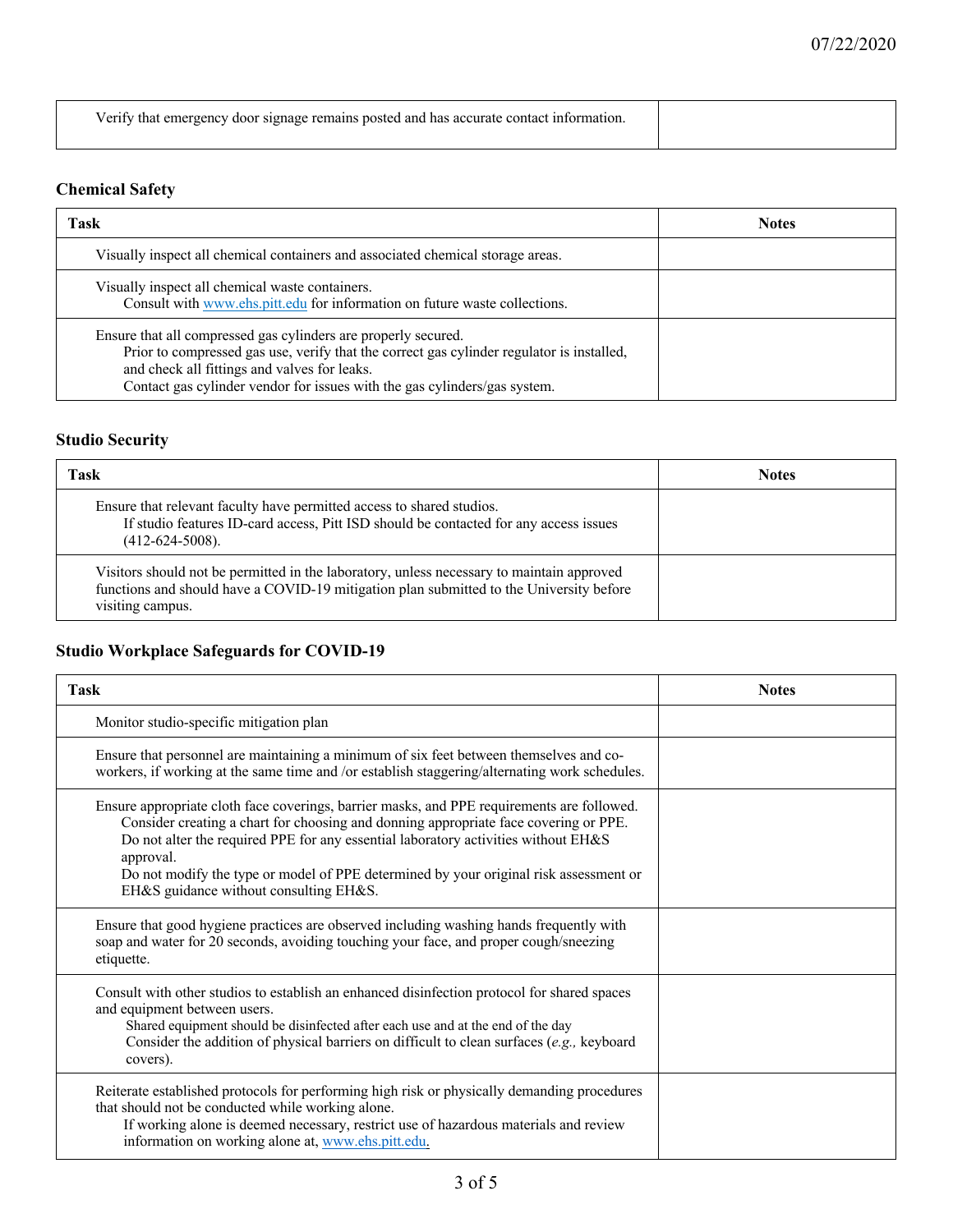# **Equipment Disinfection Guidance**

| <b>Note:</b> (a) EH&S advises that hand washing after touching equipment is as effective and, in<br>some cases, easier and more safe than disinfecting them. This is particularly true of sharp<br>tools, cutting blades, etc. that should not be disinfected by hand. |  |
|------------------------------------------------------------------------------------------------------------------------------------------------------------------------------------------------------------------------------------------------------------------------|--|
| (b) EH&S does not recommend handling blades, drill bits, or other cutting/sharp tools or<br>parts with bare hands unless absolutely necessary. Consult with EH&S for advice on<br>appropriate cut-resistant gloves and PPE that should be used in these cases.         |  |

| <b>Task</b>                                                                                                                                                                                                                                                                            | <b>Notes</b> |
|----------------------------------------------------------------------------------------------------------------------------------------------------------------------------------------------------------------------------------------------------------------------------------------|--------------|
| Provide guidance for disinfecting steel/metal tools<br><b>General Considerations</b>                                                                                                                                                                                                   |              |
| Material compatibility: Bleach should not be used at any concentration on the<br>metal surfaces due to corrosion.                                                                                                                                                                      |              |
| Provide guidance for disinfecting with the following acceptable disinfectants currently<br>available through the Dietrich Scientific Stockroom at Chevron:<br>Peroxigard                                                                                                               |              |
| This hydrogen peroxide based disinfectant should not be used in concentrated forms on<br>various metals (brass, copper, nickel, zinc).                                                                                                                                                 |              |
| In diluted form $(0.5\% - 2\%)$ it can be used on metal surfaces<br>٠<br><b>Contel PREempt RTU</b>                                                                                                                                                                                     |              |
| This hydrogen peroxide based disinfectant comes pre-mixed at 0.5% concentration                                                                                                                                                                                                        |              |
| can be used on metal surfaces                                                                                                                                                                                                                                                          |              |
| <b>Surfaces to disinfect</b>                                                                                                                                                                                                                                                           |              |
| uncoated metal beds, blades, bits, knobs, chucks, chuck keys, etc. that are usually all<br>٠<br>steel, - All listed (except for blades) can be disinfected if they are high touch /<br>frequently handled surfaces.                                                                    |              |
| beds of table saw, mitre saw, band saw, drill press, grinder, sander. - All flat surfaces<br>$\bullet$<br>of equipment can be disinfected after each use and at the end of the day                                                                                                     |              |
| chucks and chuck keys of drills and drill press, as well as drill bits. - All high touch<br>$\bullet$<br>surfaces such as a chuck key should be disinfected after each use. Do not disinfect<br>sharp/cutting surfaces.                                                                |              |
| interchangeable blades of jig saws, coping saws, sawsall. - Only handles, or other non-<br>٠<br>cutting surfaces should be disinfected if handled with bare hands during changing of<br>the blades. Blades should not be disinfected due to risk of sharps injury.                     |              |
| hand tools with non-plastic parts e.g. steel chisels are steel, wrenches, etc. - Any<br>٠<br>surfaces that are handled with bare hands should be disinfected after each use and at the<br>end of the day                                                                               |              |
| Provide guidance for disinfecting screens and computing equipment<br><b>Screens</b>                                                                                                                                                                                                    |              |
| Use a lint-free cloth (microfiber), such as a screen wipe<br>٠                                                                                                                                                                                                                         |              |
| Avoid excessive wiping<br>٠                                                                                                                                                                                                                                                            |              |
| Unplug all external power sources and cables.<br>٠                                                                                                                                                                                                                                     |              |
| Do not use aerosol sprays, bleach or abrasive cleaners/fabrics.<br>٠                                                                                                                                                                                                                   |              |
| Ensure moisture does not get into any openings to avoid damage.                                                                                                                                                                                                                        |              |
| Never spray cleaner directly on an item.                                                                                                                                                                                                                                               |              |
| Using a Clorox disinfectant wipe or a wipe containing 70% alcohol (IPA), gently and<br>carefully wipe the hard, nonporous surface of the item. If you have concerns about the<br>cleaning product being used, please refer to the manufacturer's recommendations and<br>warning label. |              |
| When using a disinfectant wipe, it is important to follow the contact time found on the<br>$\bullet$<br>label. It may be necessary to use more than one wipe to keep the surface wet for the<br>recommended contact time.                                                              |              |
| <b>Specific Recommendations (Disinfectants)</b>                                                                                                                                                                                                                                        |              |